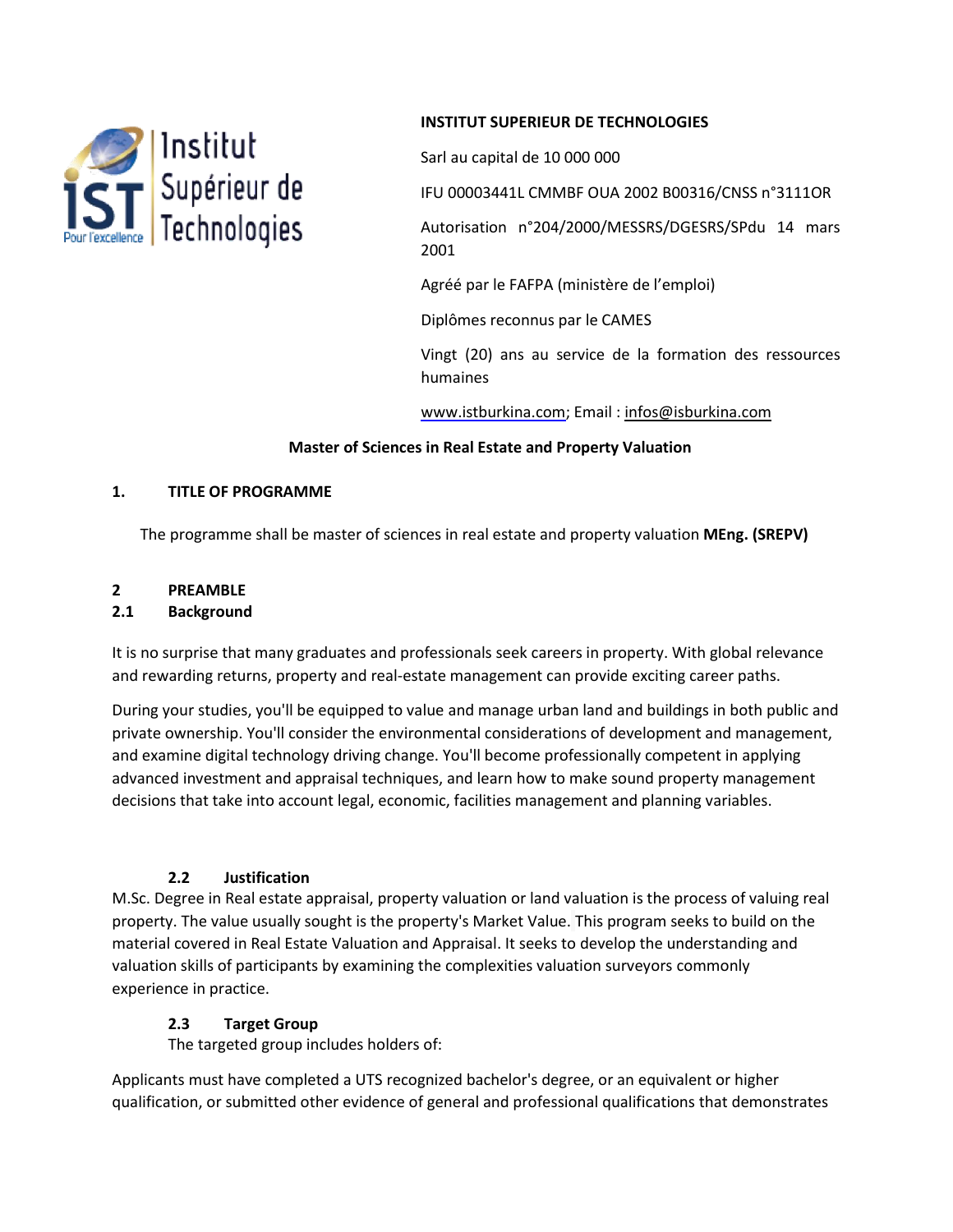potential to pursue graduate studies.Bachelor's in Engineering and other related Science and Technology fields.It is a requirement that the bachelor's degree be in engineering or the natural and physical sciences, with no more than 25 per cent of subjects failed

### **3.Programme Objectives**

#### **3.1. General Objectives**

The aim of this course is to develop an in-depth understanding of valuation and appraisal methods through the valuation of more complex situations that valuation surveyors commonly experience.

## **3.2. Specific Objectives**

## **At the end of this programs students will be able to :**

- Demonstrate an in-depth knowledge and understanding of the need to collect data, analyse and define the needs of clients while articulating the purposes and mandatory requirements of valuations,
- search different sources of transaction and market data, collate and present this information in a meaningful format and know how to store this data in an appropriate manner.
- Apply the appropriate burkinafaso and international standards and guidance relating to the measurement and valuation of property, and fully understand the basis on which measurements should be undertaken for different property types in the valuation and appraisal process;
- Build premiums, and other future costs and receipts into their valuations;
- Understand the practices relating to landlord and tenant, and how these impact on the valuation process;
- Appreciate the possible roles and duties of a surveyor as an expert witness and/or an advocate in the rent review process, and differentiate between adjudication, independent expert determination, arbitration and litigation.
- Understand that net effective rents should be used in valuations and apply current practice.
- Advise clients on the financial implications of surrendering and renewing a leases and the commercial lease terms they negotiate;
- Contribute to the debate surrounding the use of traditional and contemporary valuation techniques, and the latest issues related to valuation practice;
- Critically evaluate different valuation methods and understand how they have evolved.
- Differentiate between gross and net initial yields;
- Solve valuation and appraisal problems using the traditional methods, shortened explicit cash flow model by formula approach;
- Appraise development and investment options building in real life assumptions such as income voids, planning capital expenditure, breaks, incentive and gearing;
- Critically appraise developments in valuation techniques, such as automated valuation models; and

## **Duration of the Programme:**

This course is offered on a Two-year (Four semesters), full-time or online basis for students with a UTSrecognised bachelor's degree in engineering or the natural and physical sciences.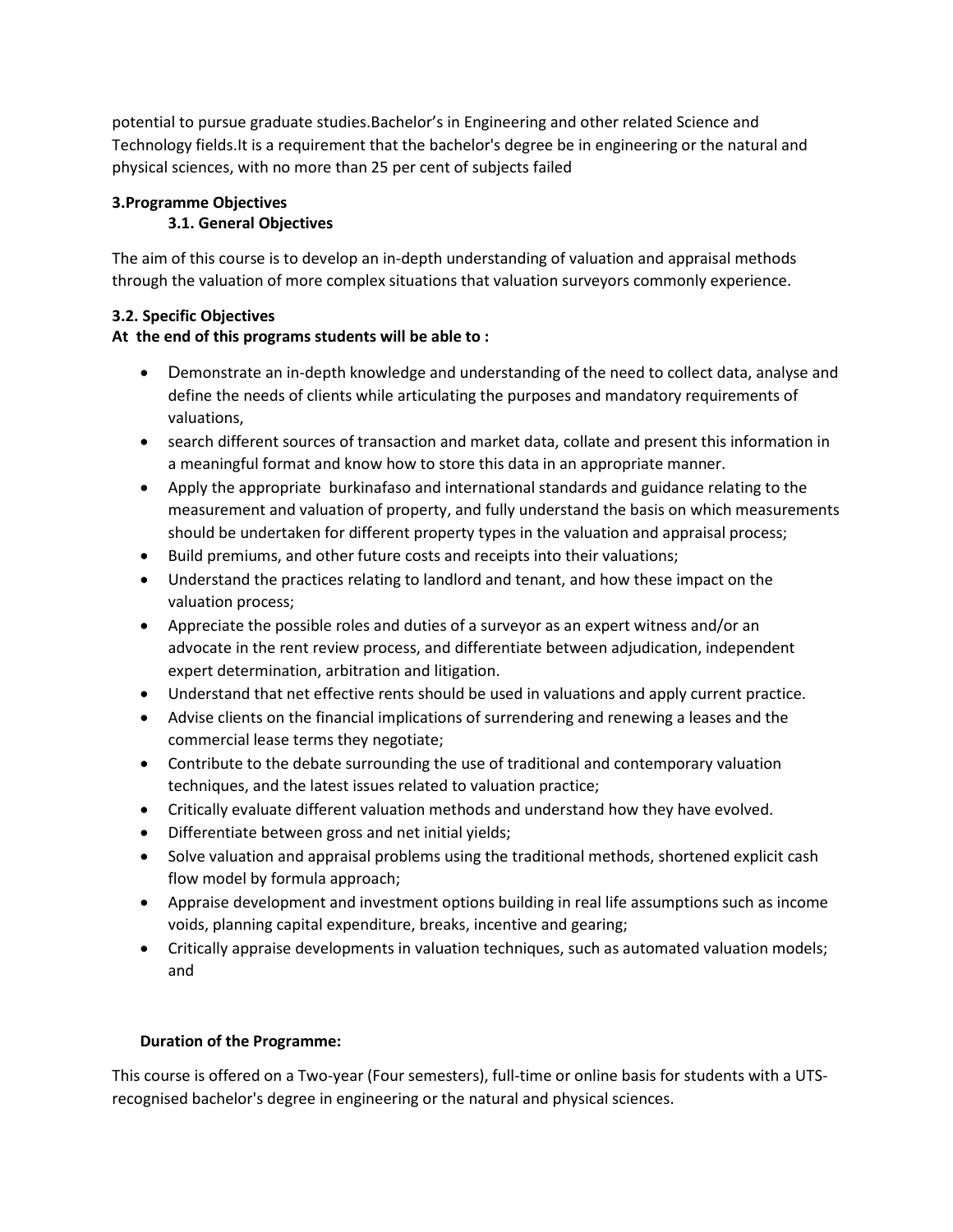# **Programme Structure**

| <b>Courses codes</b> | <b>Courses Names</b>                            | <b>Credit Units</b> |
|----------------------|-------------------------------------------------|---------------------|
|                      | Year one                                        |                     |
|                      | Semester one                                    |                     |
| <b>RM M01</b>        | Advanced research methods                       | 3                   |
| <b>OB M03</b>        | <b>Organization Behavior</b>                    | 3                   |
| <b>CS M02</b>        | <b>Communication Skills</b>                     | 3                   |
| ESD M04              | <b>Entrepreneurship and Development</b>         | 3                   |
| <b>MBEC 2632</b>     | <b>Business Ethics and Corporate Governance</b> | 3                   |
| MSM 9450             | <b>Strategic Management</b>                     | 3                   |
| <b>MAE 421</b>       | <b>Academic Essay</b>                           | 3                   |
| MSREP110             | Agricultural and forestry economics             | 3                   |
| MSREPV111            | Arbitration and Conflict Management in real     | 3                   |
|                      | Property                                        |                     |
|                      |                                                 |                     |
|                      | <b>Semester Two</b>                             |                     |
| MSREPV120            | Architecting concepts development and           | 3                   |
|                      | <b>Embodiment Design</b>                        |                     |
| MSREPV121            | <b>Building Maintenance</b>                     | 3                   |
| MSREPV122            | Environmental impact Assessment                 | 3                   |
| MSREPV123            | <b>Valuation of Natural resources</b>           | 3                   |
| MSREPV124            | Financial Management in real estate             | 3                   |
| MSREPV125            | Land management                                 | 3                   |
| MSREPV126            | <b>Operations and Quality Management</b>        | 3                   |
| MSREPV127            | <b>Property Agency and Marketing</b>            | 3                   |
| MSREPV128            | <b>Property Development</b>                     | 3                   |
| MSREPV129            | <b>Property Management</b>                      | 3                   |
|                      |                                                 | 60                  |
|                      | <b>Year Two</b>                                 |                     |
|                      | <b>Semester One</b>                             |                     |
| MSREPV 416           | Property portfolio investment                   | 5                   |
| MSREPV 417           | <b>Quality Engineering and Analysis</b>         | 5                   |
| MSREPV 418           | Risk Management and Loss Adjustment             | $\overline{4}$      |
| MSREPV220            | Real Estate Appraisal                           | 4                   |
| MSREPV 425           | Seniors housing valuation                       | 4                   |
| MSREPV 421           | Urban economics and management                  | 4                   |
| MSREPV 427           | Valuation of Equipment, fitting and Fixtures    | $\overline{4}$      |
|                      |                                                 | 60                  |
|                      | <b>Semester Two</b>                             |                     |
| MSREPV 429           | Internship                                      | 10                  |